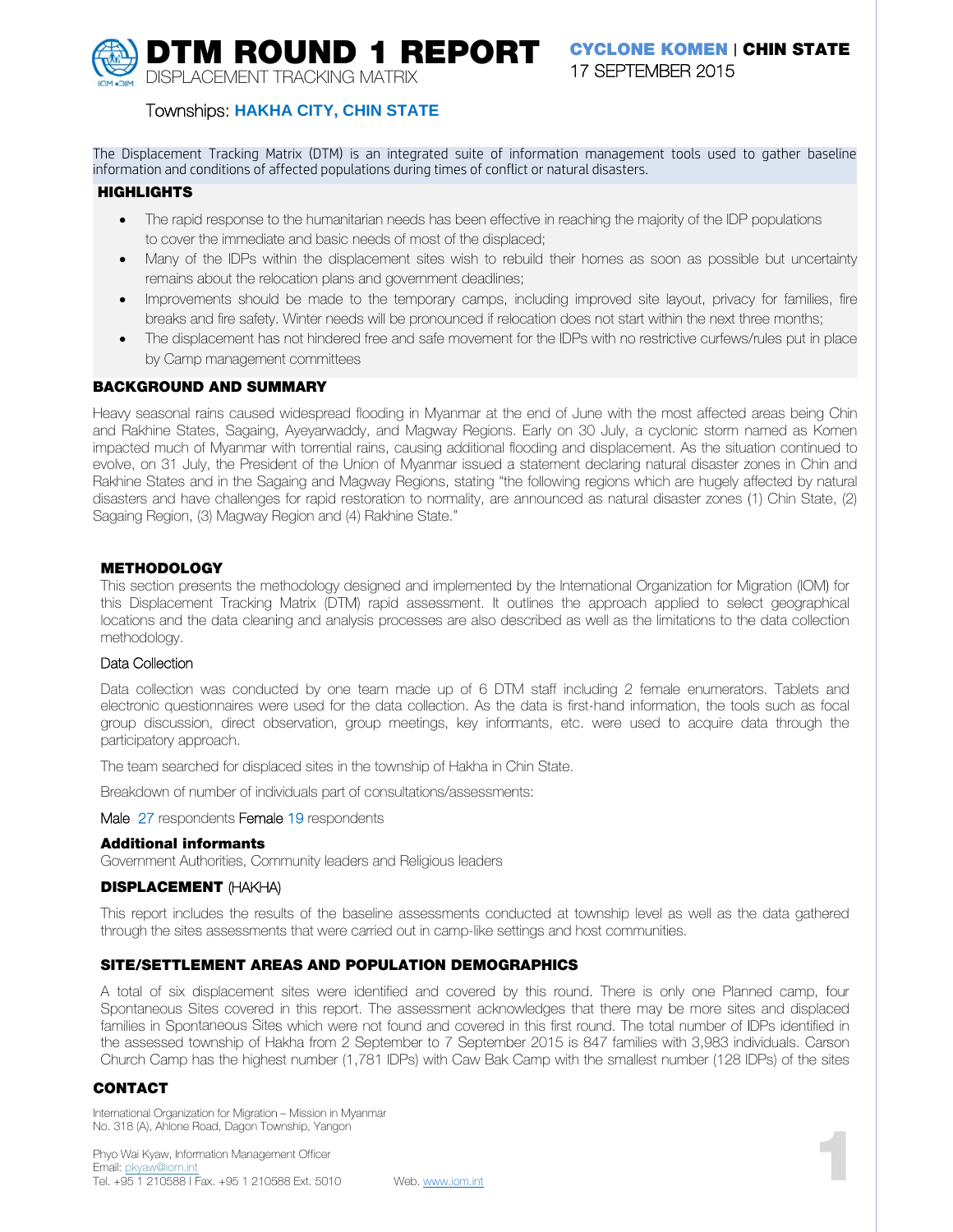assessed. The average HH size is estimated at 5.1. All of the IDPs are said to have their identification cards or documentation with them on hand.

| Site Name*                        | <b>Site</b><br><b>Classification</b> | <b>Site Type</b>                     | <b>Site Start</b><br><b>Date</b> | <b>Estimated</b><br>site area<br>(in Acres) | <b>Estimated</b><br><b>Site Area</b><br>(in Square<br>Meter) | No of<br><b>Familie</b><br>s / HHs | Total #<br>of IDPs | Average<br><b>HH</b> size |
|-----------------------------------|--------------------------------------|--------------------------------------|----------------------------------|---------------------------------------------|--------------------------------------------------------------|------------------------------------|--------------------|---------------------------|
| No.(2) B.E.H.S Camp               | Planned                              | Camp                                 | 2/8/2015                         | 5                                           | 20,234<br>square<br>meter                                    | 254                                | 1,206              | 4.7                       |
| Chin Christian<br>Fellowship Camp | Host<br>communities                  | Collective<br>Settlement /<br>Centre | 2/8/2015                         | 5                                           | 20,234<br>square<br>meter                                    | 63                                 | 265                | 4.2                       |
| Bethel Church Camp                | Spontaneous                          | Collective<br>Settlement /<br>Centre | 31/7/2015                        | $\overline{4}$                              | 16,187<br>square<br>meter                                    | 37                                 | 235                | 6.4                       |
| Carson Church Camp                | Spontaneous                          | Host<br>communities                  | 30/7/2015                        | $\overline{2}$                              | 8,094<br>square<br>meter                                     | 392                                | 1,781              | 4.5                       |
| Caw Bak Camp                      | Spontaneous                          | Camp                                 | 1/8/2015                         | $\overline{1}$                              | 4,046<br>square<br>meter                                     | 22                                 | 128                | 5.8                       |
| Khai Kam Camp                     | Spontaneous                          | Host<br>communities                  | 27/7/2015                        | 0.22                                        | 890 square<br>meter                                          | 79                                 | 368                | 4.7                       |
|                                   |                                      |                                      |                                  |                                             |                                                              | 847                                | 3.983              | 5.1                       |

\*The names of the sites were established by the Committees or communities in the area with the prefix of "camp" after the name

### PERSONS WITH SPECIAL VULNERABILITIES

During the assessment persons with special vulnerabilities were identified and categorized into the following: Pregnant Women, Breastfeeding Mothers, Persons with Physical Disabilities, Persons with Mental Disabilities, Elderly Persons, Single Male Headed Households (HH) and Persons with Chronic Diseases/Serious medical conditions. The remaining vulnerabilities such as Unaccompanied Minors, Orphaned Minors, Single-Female headed HH, and Single-Child headed HH will be shared with relevant working groups and are not contained in this document. The above common categories of vulnerability have been identified as potentially having an impact on access to assistance and basic services. These individuals and households that fall under one or more categories should be prioritised in any response to ensure a targeted response that is based on equal access to basic services and assistance. Breastfeeding mothers were among the largest in the category of persons with special vulnerabilities as there are a total of 211 women across the six sites which is a major concern as there was a lack of supplementary feeding available on site for pregnant and breast feeding mothers during the assessment.



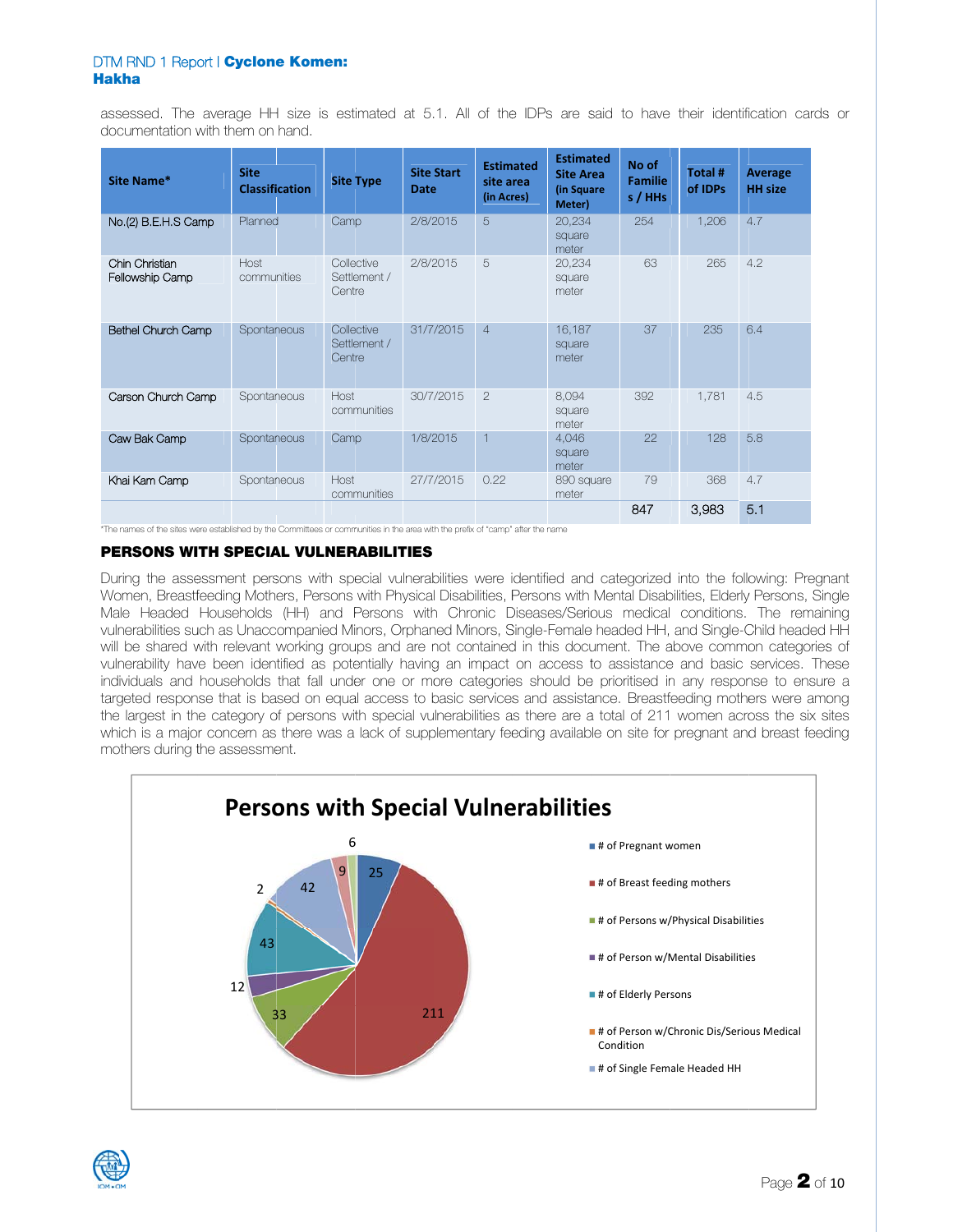# Vulnerabilities by site

| Site Name                           | Carson Church Camp |
|-------------------------------------|--------------------|
| # of Breast Feeding Mother          | 159                |
| # of Person w/Physical Disabilities | 20                 |
| # of Pregnant Women                 |                    |
| # of Person w/Mental Disabilities   | 6                  |

| Site Name                           | No.(2) B.E.H.S Camp |
|-------------------------------------|---------------------|
| # of Single Male Headed HH          |                     |
| # of Person w/Physical Disabilities |                     |

| Site Name                           | Caw Bak Camp |
|-------------------------------------|--------------|
| # of Elderly Persons                |              |
| # of Pregnant women                 |              |
| # of Breast Feeding Mothers         |              |
| # of Person w/Physical Disabilities |              |
| # of Single M Headed HH             |              |

| <b>Site Name</b>                    | Chin Christian Fellowship<br>Camp |
|-------------------------------------|-----------------------------------|
| # of Breast Feeding Mother          | 30                                |
| # of Elderly Persons                |                                   |
| # of Person w/Physical Disabilities | 5                                 |
| # of Person w/Mental Disabilities   | $\mathcal{P}$                     |
| # of Orphaned Minors                | $\mathcal{P}$                     |
| # of Pregnant Women                 |                                   |
| # of Single Male Headed HH          |                                   |

| Site Name                                               | Khai Kam Camp |
|---------------------------------------------------------|---------------|
| # of Elderly Persons                                    |               |
| # of Breast Feeding Mother                              |               |
| # of Pregnant Women                                     |               |
| # of Person w/Physical Disabilities                     |               |
| # of Person w/Chronic Disease/Serious Medical Condition |               |

| <b>Site Name</b>                    | <b>Bethel Church Camp</b> |
|-------------------------------------|---------------------------|
| # of Breast Feeding Mother          | 10                        |
| # of Elderly Persons                | 6                         |
| # of Pregnant Women                 | $5^{\circ}$               |
| # of Person w/Mental Disabilities   | $\overline{4}$            |
| # of Person w/Physical Disabilities | $\mathcal{D}$             |
| # of Single Male Headed HH          | $\mathcal{D}$             |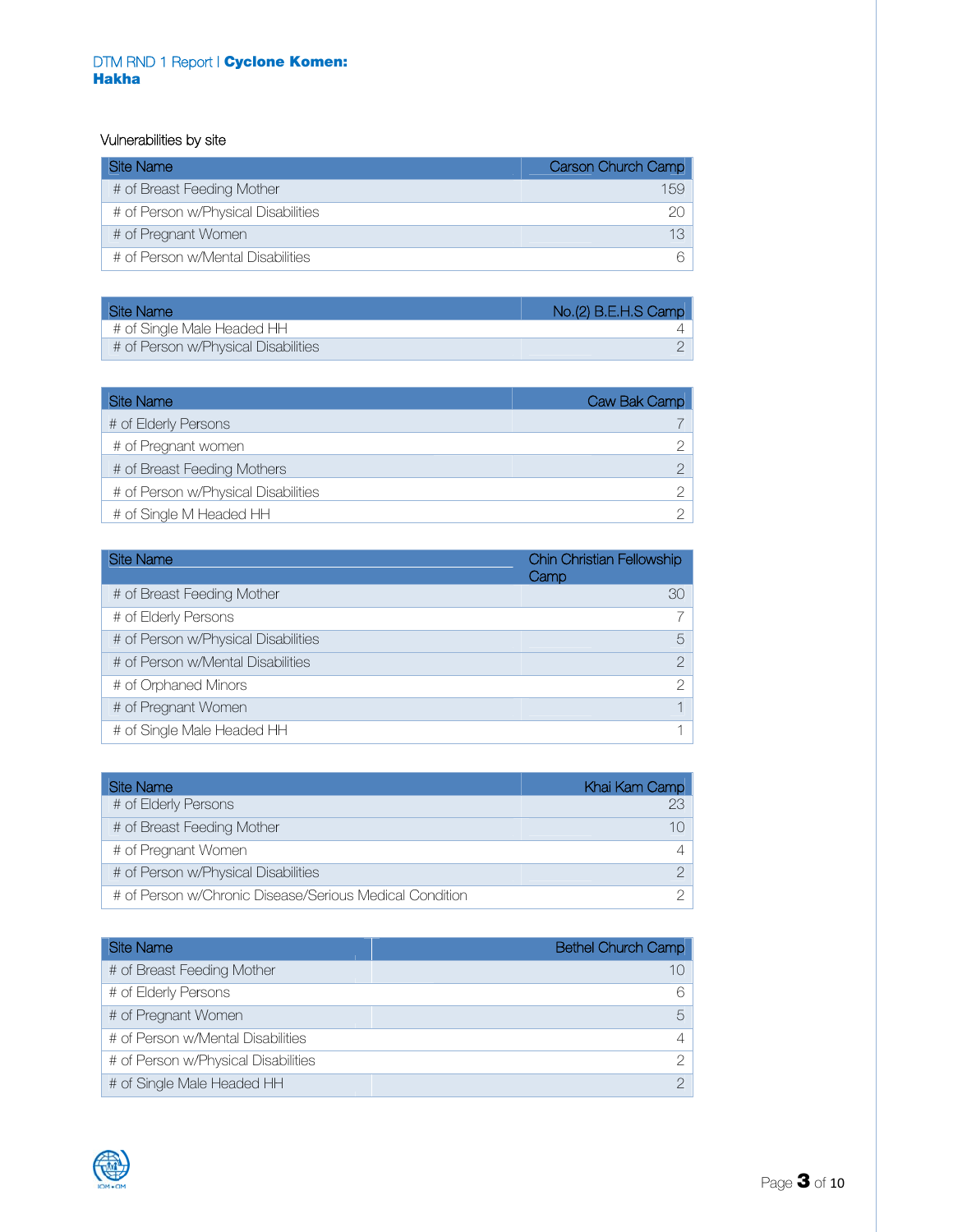### SITE MANAGEMENT. SHELTERING SOLUTIONS AND MOBILITY

All of sites assessed had some form of Site Management Committees (SMC) in place with all of these having some member from the community as part of it. SMCs that were present at sites managed by faith based organizations were observed to maintain the following structure in their administrative chain as follows: Chairperson, Secretary, and Treasurer with the remaining members being from the displaced communities. The following sub committees were also observed to be formed and functioning: Food Supply Committee, Relief Committee, Information & Documentary Recording Committee, Receptionist Committee, Medical care Committee, and Water Supply Committee. Although the role of many of the subcommittees was clear some of Terms of Beference for a few of these were unclear at the time.

Government Authorities, Political Parties, Local NGOs, CBOs, and Faith based organizations have worked hard to put in place Camp Focal persons as well as designating tasks amongst themselves depending on their areas of responsibility. These function much like Site Management Agencies (SMA) and are composed of various youth groups and religious associations providing support. A large part of the decision/implementation and resources is coordinated through the Hakha Rescue Committee. As these displacements sites are recognised by the local communities, authorities and local humanitarian actors were able to provide assistance and protection to IDPs at the sites more easily.

Of the six assessed sites, four of the sites had more than 75% of IDPs living indoors with solid walls with only two sites having less than 25% living indoors. More than 75% of IDPs living in five of the sites have access to electricity.

Many of the sites were observed to be congested and majority of the families did not have their own private space with many sharing living space with others at the sites, this potentially could be a protection concern as the duration of the displacement may continue. All of the sites did not have minimum fire breaks put in place during the set-up of the sites. There is a risk in that without proper site planning longer term displacement could lead to drainage issues, fire hazards and increase in protection incidences. Another area of major concern common across all sites was the lack of mosquito nets available for the families at the sites. Facilities for food preparation and cooking are mostly lacking and present possible fire hazards in some situations. Fire risk awareness campaigns at all levels targeting individual family households, women, men and school children is recommended

| <b>Site Name</b>                                        | <b>Bethel</b><br>Church<br>Camp    | Khai Kam<br>Camp                | No.(2) B.E.H.S<br>Camp                    | Carson Church<br>Camp               | Caw Bak Camp                        | Chin Christian Fellowship<br>Camp |
|---------------------------------------------------------|------------------------------------|---------------------------------|-------------------------------------------|-------------------------------------|-------------------------------------|-----------------------------------|
| Most common<br>type of shelter                          | Communi<br>ty Centre<br>$/$ Hall   | Community<br>Centre / Hall      | School Structure<br>and Tents             | <b>Community Centre</b><br>$/$ Hall | Tent and Community<br>Centre / Hall | Community Centre / Hall           |
| % HH living<br>outside<br>(no shelter)                  | None                               | None                            | <50%<br>(less than 603<br>IDPs            | None                                | None                                | None                              |
| % of HH living<br>in Tents                              | None                               | None                            | $<$ 25%<br>(less than 302<br>IDPs         | None                                | <75%<br>(less than 96 IDPs)         | None                              |
| % of HH living<br>in<br>makeshift/self-<br>made shelter | None                               | None                            | None                                      | None                                | None                                | None                              |
| % of HH living<br>indoors (Solid<br>Walls)              | >75%<br>(more<br>than 176<br>IDPs) | >75%<br>(more than<br>276 IDPs) | < 25%<br>(less than 302)<br><b>IDPs</b> ) | >75%<br>(more than 1,336<br>IDPs)   | < 25%<br>(less than 32 IDPs)        | >75%<br>(more than 199 IDPs)      |
| % of HH have<br>access to<br>electricity                | >75%<br>(more<br>than 176<br>IDPs) | >75%<br>(more than<br>276 IDPs) | >75%<br>(more than 905<br>IDPs)           | >75%<br>(more than 1,336)<br>IDPs)  | < 25%<br>(less than 32 IDPs)        | >75%<br>(more than 199 IDPs)      |
| % of HH have<br>access to safe<br>cooking<br>facilities | None                               | None                            | >75%<br>(more than 905<br><b>IDPs)</b>    | None                                | $<75\%$<br>(less than 96 IDPs)      | None                              |
| % of HH have<br>private living                          | None                               | None                            | None                                      | None                                | None                                | None                              |

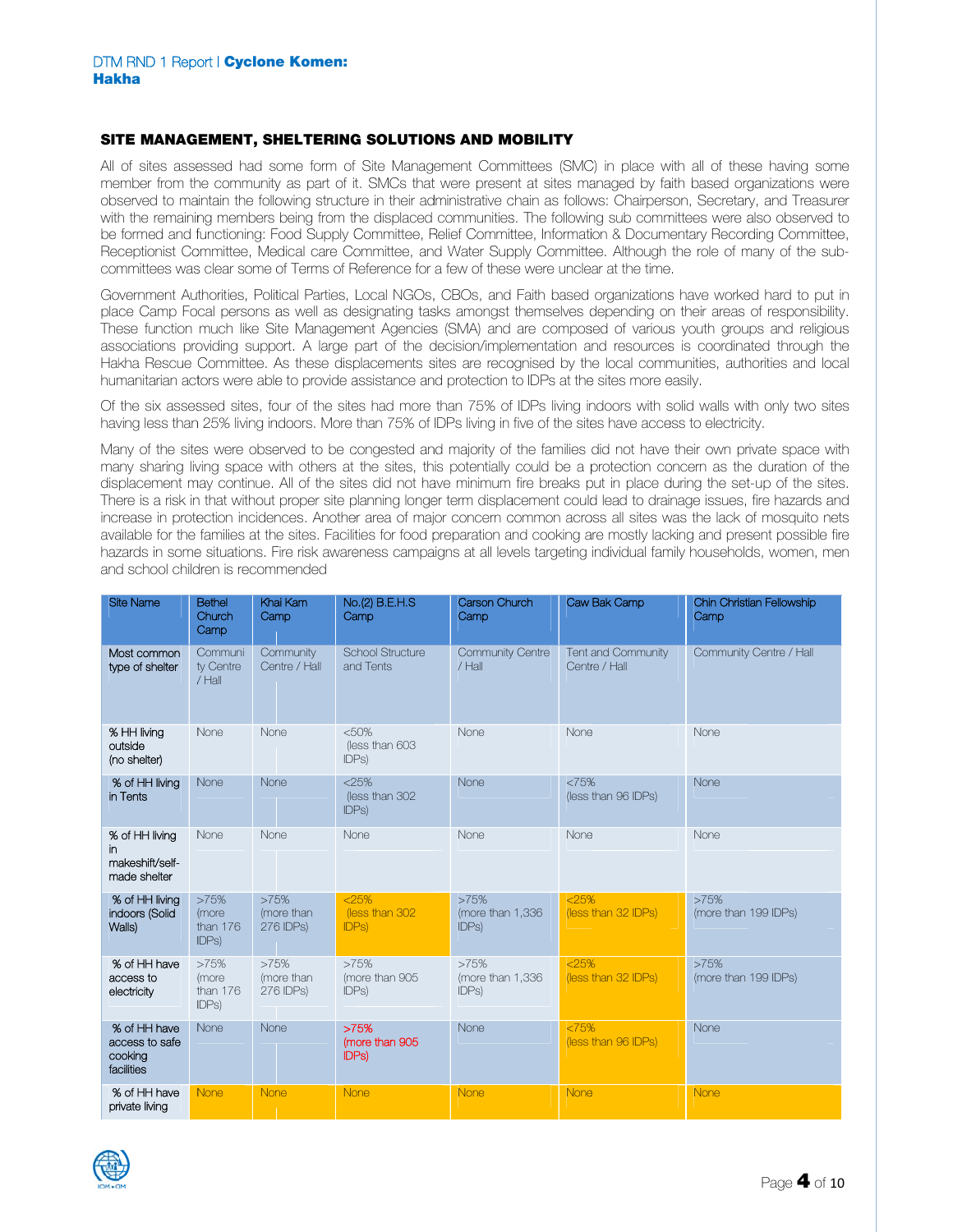| area                          |      |      |             |       |             |      |
|-------------------------------|------|------|-------------|-------|-------------|------|
| % of HH have<br>mosquito nets | None | None | <b>None</b> | None  | <b>None</b> | None |
| Total # of<br>Families/HHs    | 37   | 79   | 254         | 392   | 22          | 63   |
| Total # of IDPs               | 235  | 368  | 1,206       | 1,781 | 128         | 265  |

# Places of Origin

IDPs at the six sites have previously never been displaced so many felt unprepared once the situation was upon them. The displacement has not hindered free and safe movement for the IDPs with no restrictive curfews/rules put in place by Camp management committees. The displacement sites became informally established as the first IDPs arrived on site. The Khai Kam Camp was the first to be established on 27/7/2015 with the last two being established on 2/8/2015 (Chin Christian Fellowship camp and No. (2) B.E.H.S camp). The place of origin of the majority of the IDPs was similiar throughout the sites assessed were found to be from Myo Houng Quarter followed by those from Zay Houng Quarter. The details of the place of origin per site may be found below:

| Site Name                         | <b>Site Start Date</b> | Date of<br>arrival of first<br><b>IDP</b> groups | Date of arrival<br>of Last IDP<br>groups | Place of origin<br>of the largest<br><b>IDP Group</b> | Place of origin of<br>the 2 <sup>nd</sup> largest IDP<br>Group |
|-----------------------------------|------------------------|--------------------------------------------------|------------------------------------------|-------------------------------------------------------|----------------------------------------------------------------|
| Khai Kam Camp                     | 27/7/2015              | 29/7/2015                                        | <b>None</b>                              | Zay Thit Ward                                         | None                                                           |
| Carson Church Camp                | 30/7/2015              | 30/7/2015                                        | None                                     | Myo Houng<br>Quarter                                  | Khuabe village                                                 |
| <b>Bethel Church Camp</b>         | 31/7/2015              | 31/7/2015                                        | 3/8/2015                                 | Zay Houng<br>Ward                                     | Myo Houng Quarter                                              |
| Caw Bak Camp                      | 1/8/2015               | 1/8/2015                                         | None                                     | Caw Bak<br>Quarter                                    | None                                                           |
| Chin Christian<br>Fellowship Camp | 2/8/2015               | 2/8/2015                                         | 2/8/2015                                 | Zay Houng<br>Ward<br>/ Kwat Thit                      | None                                                           |
| No.(2) B.E.H.S Camp               | 2/8/2015               | 2/8/2015                                         | 3/8/2015                                 | Myo Houng<br>Quarter                                  | Khuabe village                                                 |

# **Site Duration**

During the time of assessment many of the IDPs expected that the displacement sites would be closed and families would be able to rebuild their lives after 2-3 months but not more than 4 months. However all of the IDPs are unable to return to their place of origin due to either their homes being damaged/fully destroyed or that many of these were built in hazardous areas prone to landslide. Due to this many of the IDPs through their own consultation with committees have determined where they intend to relocate to although no clear plans have been shared with them on whether relocation would occur for the time being (Kindly refer to table below). The general consensus by both those managing the sites and those living in these sites was that land allocation would come very soon allowing everyone to rebuild new homes with support from the Government. However, this may not be the case as the results from the comprehensive Government geological survey have not been released, the results/findings of which would determine safe locations to be used by the identified IDPs for relocation/rebuilding/allocation. The analysis from the survey may take longer than what most are expecting. Even should the results be out, a verification process of those affected would likely take place further adding to the duration of time spent at the displacement sites by families. Local experience and knowledge shows that the current displacement situation could be extended upwards from the current estimate of a minimum of three months or more.

Even if the population of IDPs does not increase from this point, the maintaining of these displacement sites with the appropriate services for a foreseeable prolonged time period could hamper the local Government Authorities, Local NGOs, CBOs, and Faith based organizations resources to address these needs, especially with no clear timeline in sight as it is dependent on the outcome of the geographical assessment and many other factors. Addressing the low temperature levels during the winter season may become a priority if the displacement continues. Winter months are quite cold and windy in the area, with the temperature already having been as low as minus two degree Celsius. Distribution of winter clothing and blankets should compensate for the low heat insulation capacity of the tent and structures which the IDPs are currently living in.

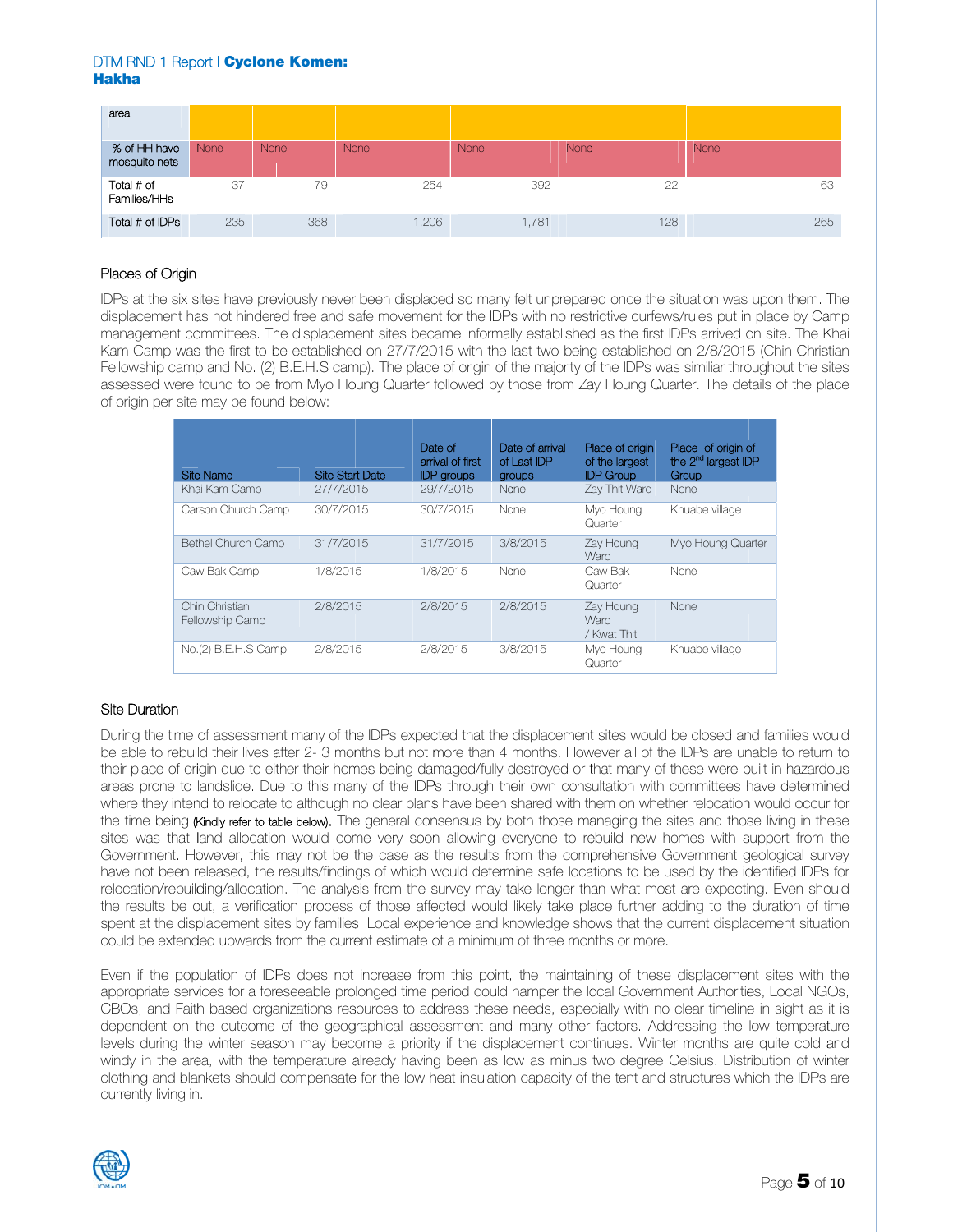| <b>Site Name</b>                  | <b>Ownership of Land</b><br>of site | <b>Site</b><br><b>Expected</b><br><b>Closing Date</b><br>by<br><b>Committees</b> | <b>Area of intended</b><br>return for the IDP<br>group | <b>Intended Area of</b><br>return - Village<br><b>Tract</b> | <b>Intended Area of return -</b><br><b>Village</b>  |
|-----------------------------------|-------------------------------------|----------------------------------------------------------------------------------|--------------------------------------------------------|-------------------------------------------------------------|-----------------------------------------------------|
| Bethel Church Camp                | Private Building                    | $>2$ mth                                                                         | Nearest Village                                        |                                                             | Myo Thit Ward                                       |
| Caw Bak Camp                      | Private Building                    | $>2$ mth                                                                         | Place of Origin                                        |                                                             | Caw Bak Ward                                        |
| Chin Christian<br>Fellowship Camp | Private Building                    | $>2$ mth                                                                         | Place of Origin                                        | Zay Houng                                                   | Kwet Thit                                           |
| Carson Church Camp                | Private Building                    | $>2$ mth                                                                         | Nearest Village                                        | Lunh Phgun Taung                                            | Lunh Phgun Taung                                    |
| Khai Kam Camp                     | Public/Government                   | $>2$ mth                                                                         | None identified, Stay<br>here for now                  |                                                             | Zay Thit Ward                                       |
| No.(2) B.E.H.S Camp               | Public/Government                   | $>2$ mth                                                                         | Nearest Village                                        |                                                             | Falam-ThangthaLang Car<br>road (Lung Phun Mountain) |

# Issues during receiving of support at the sites

67% of the IDPs raised the issue that although they have received assistance it was found to be not enough or not sufficient. Local organizations may be more aware of the IDPs' needs and concerns, but often lack the capacity to assist all of those in need in terms of quantity or quality. One other complaint was that at times the assistance received by the most vulnerable was either not enough or of relevance. The most alarming finding was that of some specific groups being excluded from assistance (16%). The groups being excluded are said to be former renters/tenants whose houses were damaged, with the full assistance packages being provided to the landlords instead of tenants. Further investigation is required.



## Security

Only one site did not have security on site but the remaining five sites all had security available on-site which was provided / arranged by the Community leaders, Local authorities or the Police. Five sites were also said to have a reporting referral mechanism in place for security incidents or Gender Based Violence incidents.

| <b>Site Name</b>               | <b>Security is provided</b><br>on-site | Who provides the main security in<br>the site | <b>Reporting referral</b><br>mechanism |
|--------------------------------|----------------------------------------|-----------------------------------------------|----------------------------------------|
| Bethel Church Camp             |                                        | Community Leaders                             |                                        |
| Khai Kam Camp                  |                                        | Local Authorities                             |                                        |
| No.(2) B.E.H.S Camp            |                                        | Police                                        |                                        |
| Carson Church Camp             |                                        | <b>Community Leaders</b>                      |                                        |
| Caw Bak Camp                   |                                        | None                                          |                                        |
| Chin Christian Fellowship Camp |                                        | Police                                        |                                        |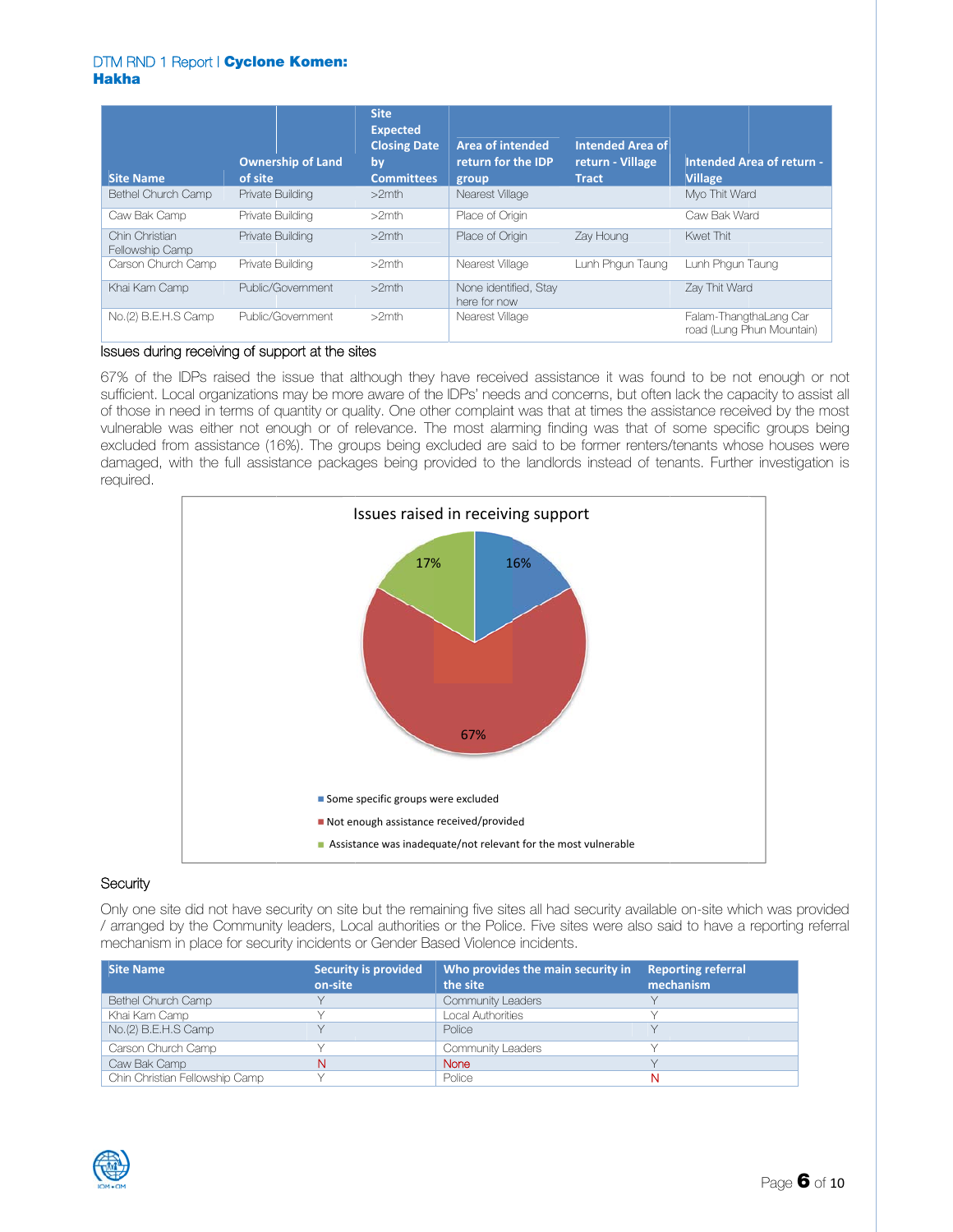## Services available in the sites include:

Registration Activities 6 sites (100%) WASH Support 6 Sites (100%) HEALTH Support 6 Sites (100%) Shelter/NFI Support 6 Sites (100%) Food Support 6 Sites (100%) Livelihoods Support/Activities (None)

# **WATER SANITATION AND HYGIENE (WASH)**

The main source of water for all six sites were found to be within reasonable distance walking distance which was within less than 20 minutes. Out of the six sites only one site (Khai Kam Camp) had their water source off- site. Only two sites were found to have fully functioning water points whereas the other sites did have useable water points but not fully functioning satisfactorily to that of the IDPs liking in terms of water flow, smoothness of operation etc. There were no complaints or problems mentioned with the quality of the water IDPs had access to.

As a result the majority of IDP households reported that they have sufficient access to clean water for other purposes such as washing clothes or dishes. However should the displacement be prolonged and no proper maintenance is carried out on some of these old pipeline networks could later create a risk for water contamination. IDPs at all the sites had access to segregated showering areas and latrines with some type of locking mechanism inside.

Drinking water was received from various faith based associations, civil society organizations, and private donors. Bottled water was their main source for drinking. While supplies have been mostly sufficient for now, some IDPs have said that it was not sufficient due to the irregularity in distribution and amount of bottles provided time to time.

The Internally Displaced Persons (IDP) at the six sites indicated that their main source of water was from piped water supply and also indicated that the water was potable.

| <b>Site Name</b>                  | Location of site's main<br>water source(walking<br>,one-way) | Water points (hand-<br>pumps, piped), How<br>operational are they? | Main non-drinking water source<br>Available |
|-----------------------------------|--------------------------------------------------------------|--------------------------------------------------------------------|---------------------------------------------|
| <b>Bethel Church Camp</b>         | On-site (<20 minutes)                                        | Not fully operational but<br>useable                               | <b>Piped Water Supply</b>                   |
| Caw Bak Camp                      | On-site (<20 minutes)                                        | <b>Fully Operational</b>                                           | <b>Piped Water Supply</b>                   |
| Khai Kam Camp                     | Off-site (<20 minutes)                                       | Not fully operational but<br>useable                               | <b>Piped Water Supply</b>                   |
| No.(2) B.E.H.S Camp               | On-site (<20 minutes)                                        | <b>Fully Operational</b>                                           | <b>Piped Water Supply</b>                   |
| Chin Christian Fellowship<br>Camp | On-site (<20 minutes)                                        | Not fully operational but<br>useable                               | <b>Piped Water Supply</b>                   |
| Carson Church Camp                | On-site (<20 minutes)                                        | Not fully operational but<br>useable                               | <b>Piped Water Supply</b>                   |

### Average quantity of water available per person daily

| Site Name                      | Avg amount of water<br>available/day/person |
|--------------------------------|---------------------------------------------|
| <b>Bethel Church Camp</b>      | $>15$ ltr                                   |
| Chin Christian Fellowship Camp | $>15$ ltr                                   |
| Caw Bak Camp                   | Unknown                                     |
| Khai Kam Camp                  | Unknown                                     |

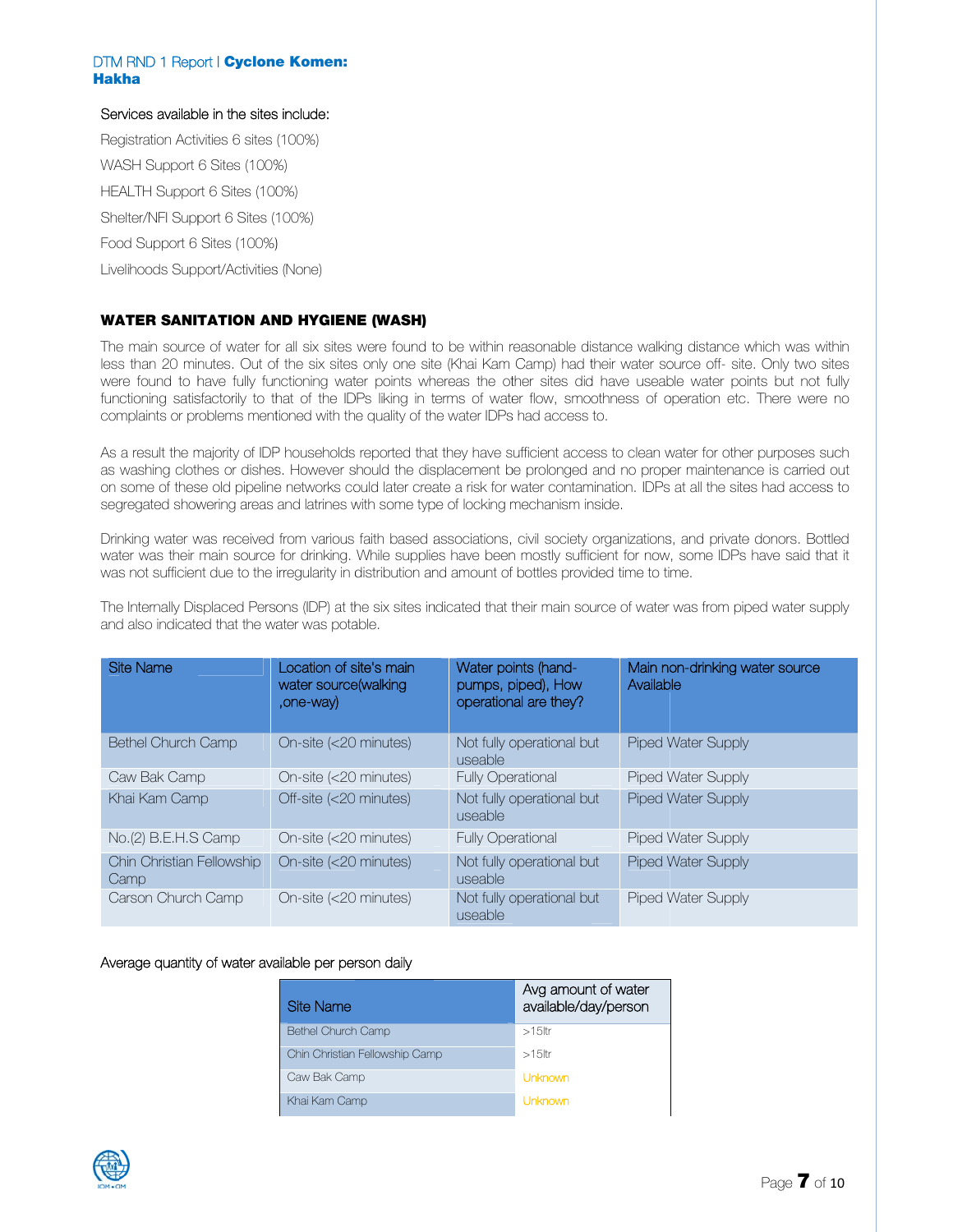| No.(2) B.E.H.S Camp | Unknown |
|---------------------|---------|
| Carson Church Camp  | Unknown |

### Bathing/Latrine facility conditions per site

| <b>Site Name</b>                        | No. of<br>functioni<br>ng toilets<br>on-site | Condition of<br>most of the<br>latrines | Availability<br>of separate<br>male and<br>female<br>toilets | Availability<br>of separate<br>bathing<br>areas | Toilets/bathroom<br>have locks inside | Total<br># of<br><b>IDPs</b> | # of latrines<br>recommended<br>as per Sphere<br>quidelines | <b>Additional latrines</b><br>needed to meet<br>recommended<br>Sphere guidelines                                |
|-----------------------------------------|----------------------------------------------|-----------------------------------------|--------------------------------------------------------------|-------------------------------------------------|---------------------------------------|------------------------------|-------------------------------------------------------------|-----------------------------------------------------------------------------------------------------------------|
| Caw Bak                                 |                                              | Good                                    |                                                              | Υ                                               |                                       |                              |                                                             |                                                                                                                 |
| Camp                                    | 5                                            | (Hygienic)                              | Υ                                                            |                                                 | Y                                     | 128                          | 6                                                           |                                                                                                                 |
| Chin<br>Christian<br>Fellowship<br>Camp | 13                                           | Not so<br>good (Not<br>Hygienic)        | Υ                                                            | Υ                                               | Υ                                     | 265                          | 13                                                          | None Needed                                                                                                     |
| Carson<br>Church<br>Camp                | 4                                            | Not so<br>good (Not<br>Hygienic)        | Y                                                            | $\mathbb N$                                     | Y                                     | 1781                         | 89                                                          | 85                                                                                                              |
| No.(2)<br>B.E.H.S<br>Camp               | 25                                           | Not so<br>good (Not<br>Hygienic)        | Υ                                                            | ٧                                               | $\vee$                                | 1206                         | 60                                                          | 35                                                                                                              |
| Khai Kam<br>Camp                        | 4                                            | Not so<br>good (Not<br>Hygienic)        | Υ                                                            | Υ                                               | Υ                                     | 368                          | 18                                                          | 14                                                                                                              |
| Bethel<br>Church                        |                                              | Not so<br>good (Not                     |                                                              |                                                 |                                       |                              |                                                             |                                                                                                                 |
| Camp                                    | 6                                            | Hygienic)                               | Υ                                                            | ٧                                               | N                                     | 235                          | 12                                                          | 6                                                                                                               |
|                                         |                                              |                                         |                                                              |                                                 |                                       |                              |                                                             | Four sites (Bethel Church Camp, No. (2) B.E.H.S Camp, Chin Christian Fellowship Camp, Carson Church Camp) indid |

Four sites (Bethel Church Camp, No. (2) B.E.H.S Camp, Chin Christian Fellowship Camp, Carson Church Camp) indicated having had some campaign awareness on hygiene promotion conducted on site. Two sites (Caw Bak Camp, Khai Kam Camp) reported having no hygiene promotions conducted on site. All sites had hand-washing stations filled with water and soa ap close by th he toilets.

All sites had garbage disposal systems in place with the majority of the sites using garbage pits as their main method for dis posal.

## HE EALTH

All sites had access to medical services provided by the local Township Medical Office. Only common/mild illnesses were reported during the assessment.

| Site Name                         | Most common<br>health issue    | 2nd Most<br>common | <b>Brd Most</b><br>common      | Regular<br>access to<br>medicine | Access to<br>health<br>facility | Location of Health<br>facilities/services | Main provider of<br>health<br>facilities/services |
|-----------------------------------|--------------------------------|--------------------|--------------------------------|----------------------------------|---------------------------------|-------------------------------------------|---------------------------------------------------|
| <b>Bethel Church</b><br>Camp      | Common Cold                    | <b>RTI</b>         | Diarrhea                       | $\vee$                           | $\vee$                          | on-site<3km                               | Government                                        |
| Caw Bak Camp                      | Common Cold                    | Malnutrition       |                                | $\vee$                           | ∨                               | on-site<3km                               | Government                                        |
| Khai Kam Camp                     | Respiratory tract<br>infection | Diarrhea           |                                | $\vee$                           | $\vee$                          | on-site<3km                               | Government                                        |
| No.(2) B.E.H.S<br>Camp            | Common Cold                    |                    |                                | $\checkmark$                     | ∨                               | on-site<3km                               | Government                                        |
| Chin Christian<br>Fellowship Camp | Common Cold                    | Diarrhea           |                                | ٧                                | Y                               | on-site<3km                               | Government                                        |
| Carson Church<br>Camp             | Common Cold                    | Diarrhea           | Respiratory<br>tract infection | Υ                                |                                 | on-site<3km                               | Government                                        |

## FO OOD

IDPS at the sites receive food support from local Government Authorities, Local NGOs, CBOs, and Faith based organizations. Although the frequency and types of food/meals very from site to site and distribution to distribution. Many of IDPs at the sites do have access to markets but at the same time many do not have income and they have to prioritise what they purchase. Even though food aid is being provided, ensuring sustained assistance is needed should the displacement go on for longer period of time has to be monitored. As assistance programs for the vulnerable groups may become insufficient for IDPs whose needs increase because of the duration of the displacement.

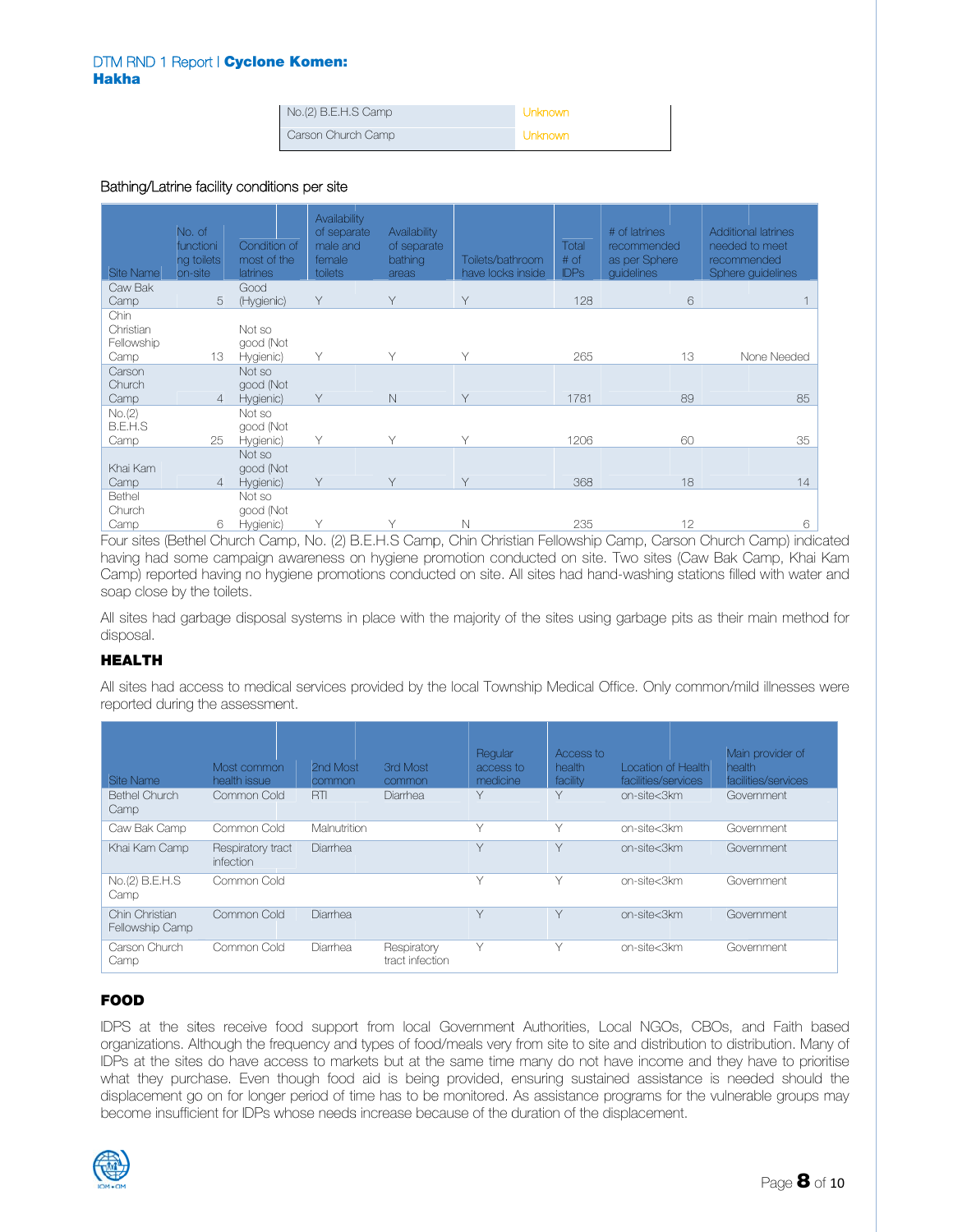| Site Name                         | Is there access<br>to food | Is there access<br>to a market near<br>from the site? | Frequency of food distribution | Most common source for obtaining<br>food |
|-----------------------------------|----------------------------|-------------------------------------------------------|--------------------------------|------------------------------------------|
| Bethel Church Camp                | Yes, on site               | Υ                                                     | Once Week                      | Distribution                             |
| Caw Bak Camp                      | Yes, on site               | $\mathbb N$                                           | Twice a week                   | Distribution                             |
| Khai Kam Camp                     | Yes, on site               | Υ                                                     | Once Week                      | Distribution                             |
| No.(2) B.E.H.S Camp               | Yes, on site               | Υ                                                     | Irregular                      | Distribution                             |
| Chin Christian<br>Fellowship Camp | Yes, on site               | N                                                     | Once Week                      | Distribution                             |
| Carson Church<br>Camp             | Yes, on site               | Y                                                     | Once Week                      | Distribution                             |

# ED DUCATION

All children had access to continue with their education and attendance in both formal / informal settings was more than 75% attendance. Children from the displaced communities at the following three sites: Bethel Church Camp, No. (2) B.E.H.S Camp and Chin Christian Fellowship Camp had access to child friendly / recreational places.

| <b>Site Name</b>                  | <b>Location of formal</b><br>/informal<br>education<br>facilities / services<br>for children from<br>displaced HHs | <b>Access to formal</b><br>/informal<br>education services<br>for children from<br>displaced HHs | <b>Distance to</b><br>nearest<br>education<br>facility | % of the children at the site<br>attending school |
|-----------------------------------|--------------------------------------------------------------------------------------------------------------------|--------------------------------------------------------------------------------------------------|--------------------------------------------------------|---------------------------------------------------|
| <b>Bethel Church Camp</b>         | Onsite                                                                                                             | γ                                                                                                | $<$ 5 $km$                                             | >75%                                              |
| Khai Kam Camp                     | Offsite                                                                                                            | v                                                                                                | $<$ 2 $km$                                             | >75%                                              |
| No.(2) B.E.H.S Camp               | Onsite                                                                                                             | Υ                                                                                                | $<$ 1 $km$                                             | >75%                                              |
| Carson Church Camp                | Offsite                                                                                                            | v                                                                                                | $<$ 2 $km$                                             | >75%                                              |
| Caw Bak Camp                      | Onsite                                                                                                             | Υ                                                                                                | $<$ 2 $km$                                             | >75%                                              |
| Chin Christian Fellowship<br>Camp | Offsite                                                                                                            | v                                                                                                | $<$ 10 $km$                                            | >75%                                              |

## IMMEDIATE NEEDS

The most common NFI requested by the IDPs was for mosquito nets as mentioned previously many do not have one. Generally speaking, winterization was clearly a major concern among IDP households; with winter clothing, blankets and building material to rebuild their homes the most commonly reported long-term priorities even though these items may not have been part of their top immediate needs. In general, the rapid local humanitarian response has been effective in addressing immediate needs linked to short-term displacement and in reaching the majority of the IDP population assessed. However longer-term displacement would require improvement of current living structures that are appropriately equipped with NFIs in preparation for the winter and ensuring that all IDPs are supported equally. Drainage network may also become necessary to mitigate any potential flood risks as currently there is lack of drainage set-ups at the sites. The most needed top three NFIs as requested by the IDPs per site

| <b>Site Name</b>               | <b>Most needed NFI</b>  | 2nd Most needed NFI  | <b>3rd Most Needed NFI</b> |
|--------------------------------|-------------------------|----------------------|----------------------------|
| <b>Bethel Church Camp</b>      | <b>Kitchen Sets</b>     | <b>Blankets</b>      | <b>Mosquito Nets</b>       |
| Khai Kam Camp                  | <b>Blankets</b>         | <b>Buckets</b>       | <b>Mosquito Nets</b>       |
| No.(2) B.E.H.S Camp            | <b>Drinking Water</b>   |                      |                            |
| Carson Church Camp             | <b>Plastic Sheeting</b> | <b>Mosquito Nets</b> | Kitchen Sets               |
| Caw Bak Camp                   | <b>Kitchen Sets</b>     | <b>Blankets</b>      | <b>Mosquito Nets</b>       |
| Chin Christian Fellowship Camp | <b>Mosquito Nets</b>    | <b>Blankets</b>      | <b>Plastic Sheeting</b>    |